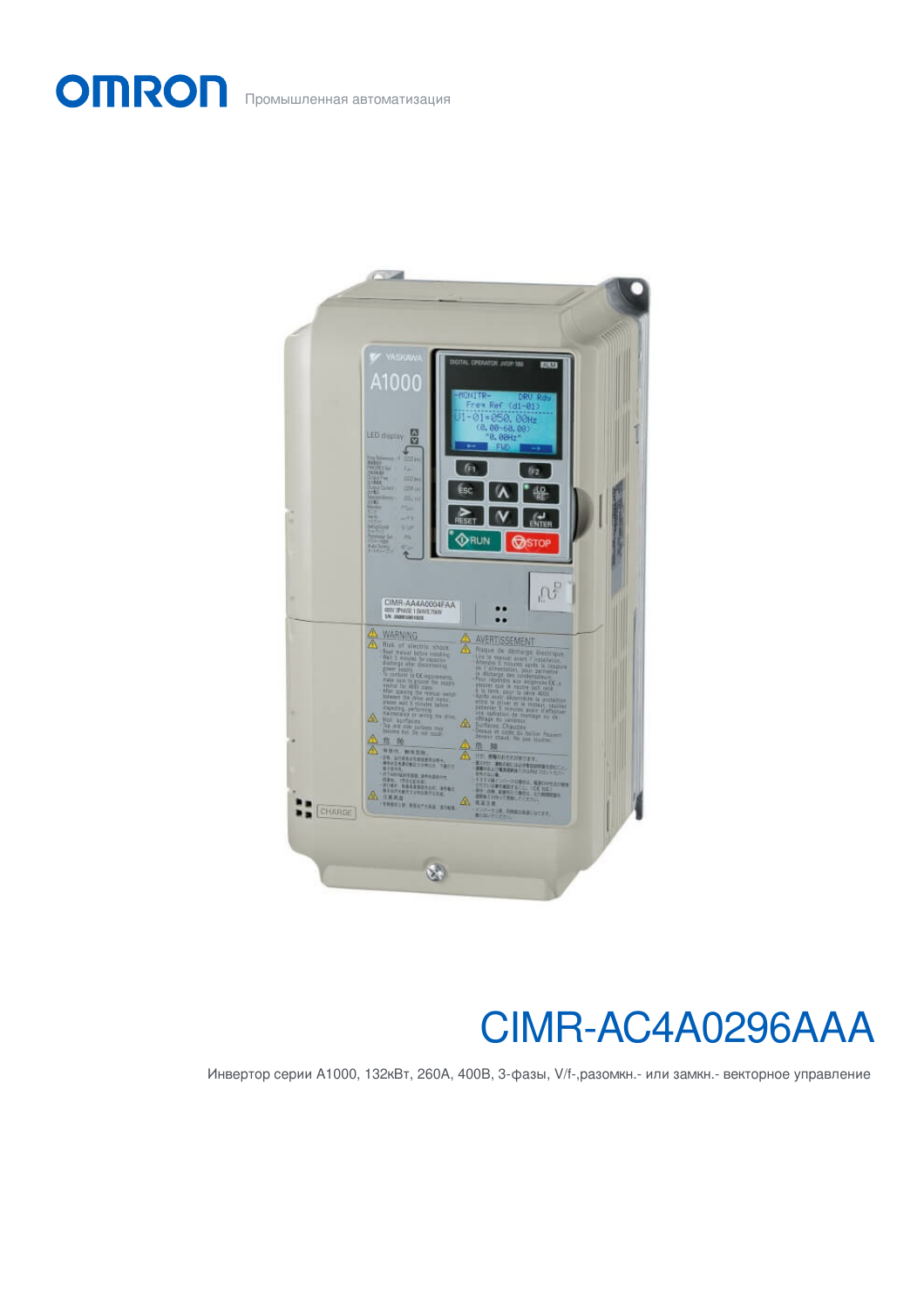### Технические характеристики

| <b>Drive control method</b>               | Closed loop V/f, Closed loop vector, Open loop V/f, Open<br>loop vector                                                                      |
|-------------------------------------------|----------------------------------------------------------------------------------------------------------------------------------------------|
| <b>Drive supply voltage</b>               | 400 V three phase                                                                                                                            |
| Max. motor output at constant torque (HD) | 132 kW                                                                                                                                       |
| Max. motor output at variable torque (ND) | 160 kW                                                                                                                                       |
| <b>Built in EMC filter</b>                | $\boldsymbol{\mathsf{x}}$                                                                                                                    |
| Degree of protection (IP)                 | IP <sub>00</sub>                                                                                                                             |
| <b>Finless type</b>                       | $\boldsymbol{\mathsf{x}}$                                                                                                                    |
| <b>Compatible motor type</b>              | Induction or asynchronous motor, Permanent magnet motor                                                                                      |
| <b>Regenerative solutions</b>             | As inverter option                                                                                                                           |
| <b>Communication port(s)</b>              | MODBUS Slave, Serial RS-422, Serial RS-485                                                                                                   |
| <b>Communication option(s)</b>            | CANopen, DeviceNet Slave, EtherCAT Slave, EtherNet/IP,<br>MECHATROLINK II Slave, MODBUS/TCP, POWERLINK,<br>PROFIBUS DP Slave, PROFINET Slave |
| Height                                    | 800 mm                                                                                                                                       |
| Width                                     | 500 mm                                                                                                                                       |
| <b>Depth</b>                              | 350 mm                                                                                                                                       |
| Weight                                    | 102000 g                                                                                                                                     |

## Дополнительные принадлежности



**A1000-CAVPC232-EE** PC connection cable. RS232 PC tool connection cable.



**JVOP-180** LCD remote operator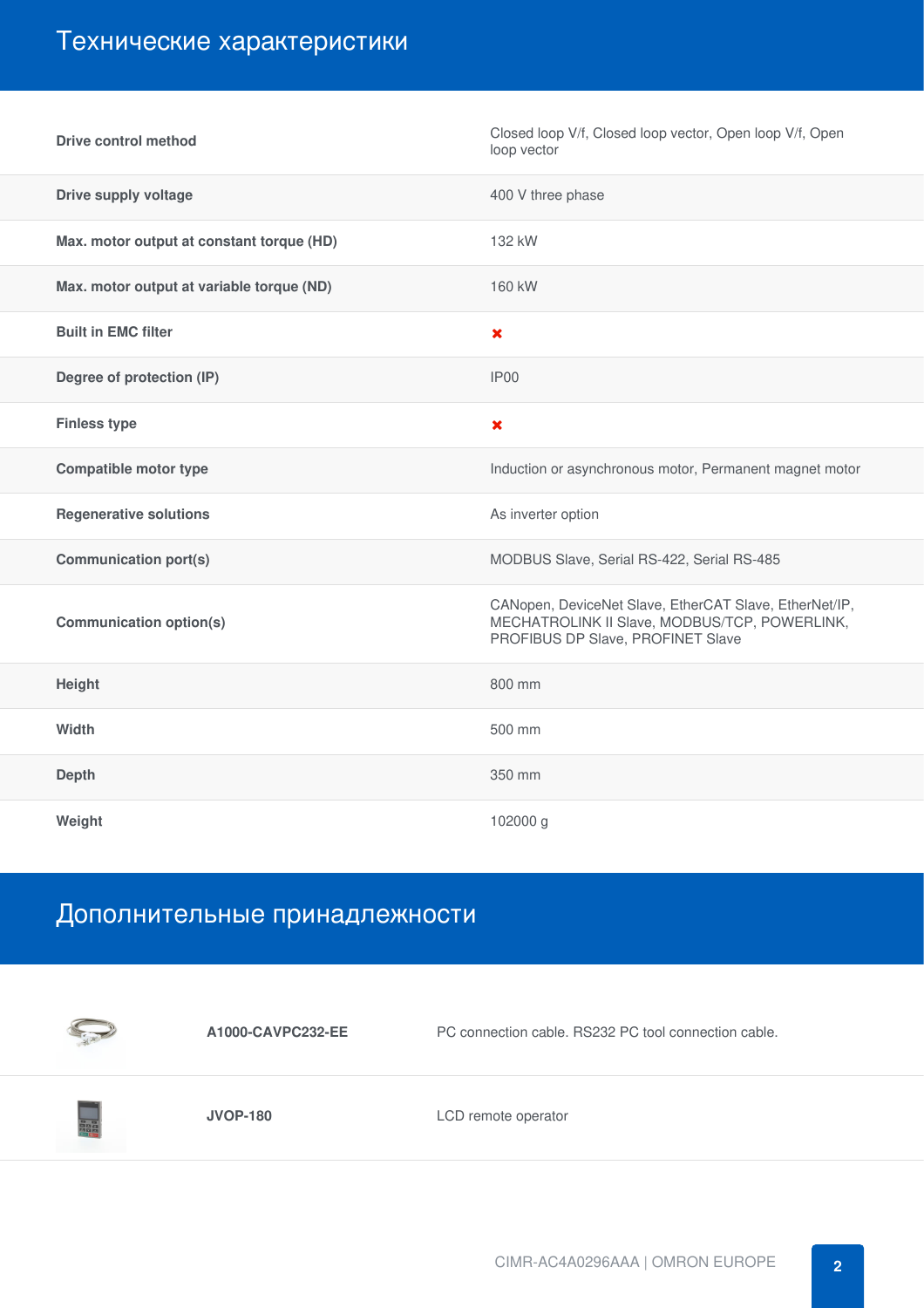|    | <b>JVOP-181</b> | USB converter unit with copy and backup function                                                          |
|----|-----------------|-----------------------------------------------------------------------------------------------------------|
| Îr | PG-B3           | Open collector PG interface for A1000 and Q2A inverters. A, B, Z<br>pulse, fmax 50 kHz                    |
|    | PG-RT3          | Resolver PG interface card A1000 and Q2A inverters.<br>TS2640N321E64                                      |
|    | PG-X3           | Line Driver PG interface for A1000 and Q2A inverters. A, B, Z<br>differential (RS422) input, fmax 300 kHz |
|    | SI-EL3          | POWERLINK option board for A1000, Q2A and Q2V.                                                            |
|    | SI-EM3          | Modbus TCP/IP option board for A1000 inverter.                                                            |
|    | <b>SI-EM3D</b>  | Dual Port Modbus TCP/IP option board for A1000 inverter.                                                  |
|    | SI-EN3          | EtherNet/IP option board for A1000, Q2A and Q2V inverters.                                                |
|    | <b>SI-EN3D</b>  | Dual Port EtherNet IP option board for A1000, Q2A and Q2V<br>inverters.                                   |
|    | SI-EP3          | PROFINET option board for A1000, Q2A and Q2V inverters.                                                   |
|    | SI-ES3          | EtherCAT option board for A1000, Q2A and Q2V inverters.                                                   |
|    | <b>SI-N3</b>    | DeviceNet option board for A1000, Q2A and Q2V inverters.                                                  |
|    | $SI-P3$         | PROFIBUS DP option board for A1000, Q2A and Q2V inverters.                                                |
|    | <b>SI-S3</b>    | CANopen option board for A1000, Q2A and Q2V inverters.                                                    |